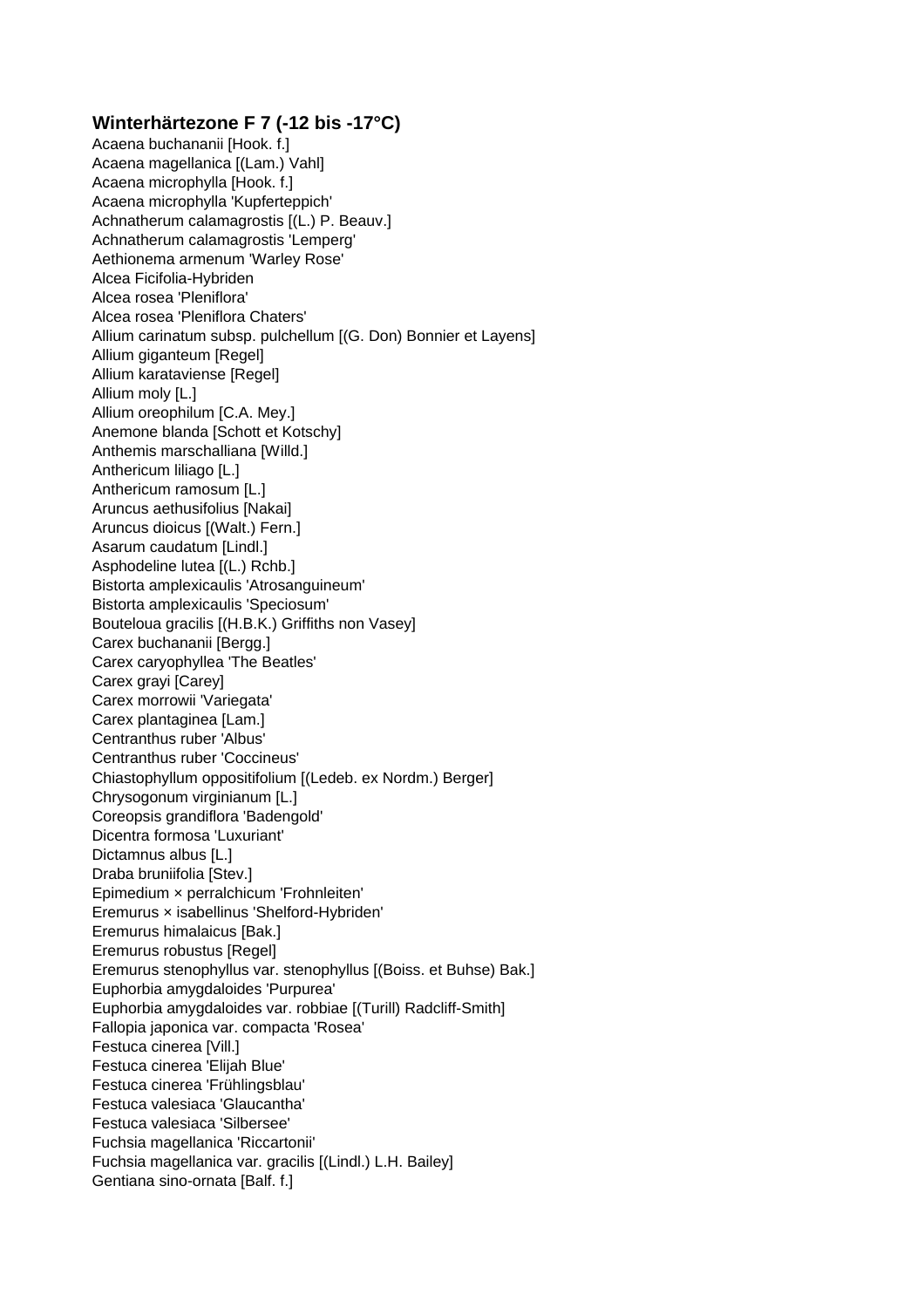Gentiana sino-ornata 'Excelsior' Gentiana sino-ornata 'Weißer Traum' Geranium clarkei 'Kashmir White' Helenium bigelovii 'The Bishop' Helianthemum × hybridum 'Blutströpfchen' Helianthemum × hybridum 'Cerise Queen' Helianthemum × hybridum 'Dompfaff' Helianthemum × hybridum 'Gelbe Perle' Helianthemum × hybridum 'Golden Queen' Helianthemum × hybridum 'Henfield Brilliant' Helianthemum × hybridum 'Lawrensons Pink' Helianthemum × hybridum 'Red Orient' Helianthemum × hybridum 'Rubin' Helianthemum × hybridum 'Sterntaler' Helianthemum lunulatum [(All.) DC.] Helianthus × laetifolius 'Miss Mellish' Helianthus atrorubens [L.] Helianthus decapetalus 'Capenoch Star' Helianthus decapetalus 'Meteor' Helianthus decapetalus 'Soleil d'Or' Helianthus microcephalus [Torr. et A. Gray] Helianthus microcephalus 'Lemon Queen' Horminum pyrenaicum [L.] Hylomecon japonicum [(Thunb.) Prantl et Kuendig] Hyssopus officinalis [L.] Iris reticulata [M. B.] Leucanthemella serotina [(L.) Tzvelev] Lilium Fiesta-Hybride 'Fireking' Linaria purpurea 'Canon J. Went' Linum narbonense [L.] Linum perenne [L.] Lithodora diffusa 'Heavenly Blue' Mimulus × tigrinus 'Grandiflorus' Mimulus cardinalis [Dougl. ex Benth.] Mimulus cupreus 'Roter Kaiser' Mimulus luteus [L.] Miscanthus sinensis 'Strictus' Miscanthus sinensis 'Variegatus' Miscanthus sinensis 'Zebrinus' Moltkia petraea [(Tratt.) Griseb.] Morina longifolia [Wall.] Muehlenbeckia axillaris [(Hook. f.) Walp.] Mukdenia rossii [(Oliv.) Koidz] Narcissus cyclamineus 'February Gold' Omphalodes cappadocica [(Willd.) DC.] Onoclea sensibilis [L.] Orontium aquaticum [L.] Oxalis adenophylla [Gill.] Paronychia kapela [(Hacq.) Kerner] Paronychia kapela subsp. serpyllifolia [(Chaix) Graebn.] Patrinia gibbosa [Maxim.] Patrinia triloba [Miq.] Pennisetum alopecuroides 'Compressum' Pennisetum alopecuroides 'Hameln' Pennisetum alopecuroides 'Herbstzauber' Pennisetum alopecuroides 'Japonicum'